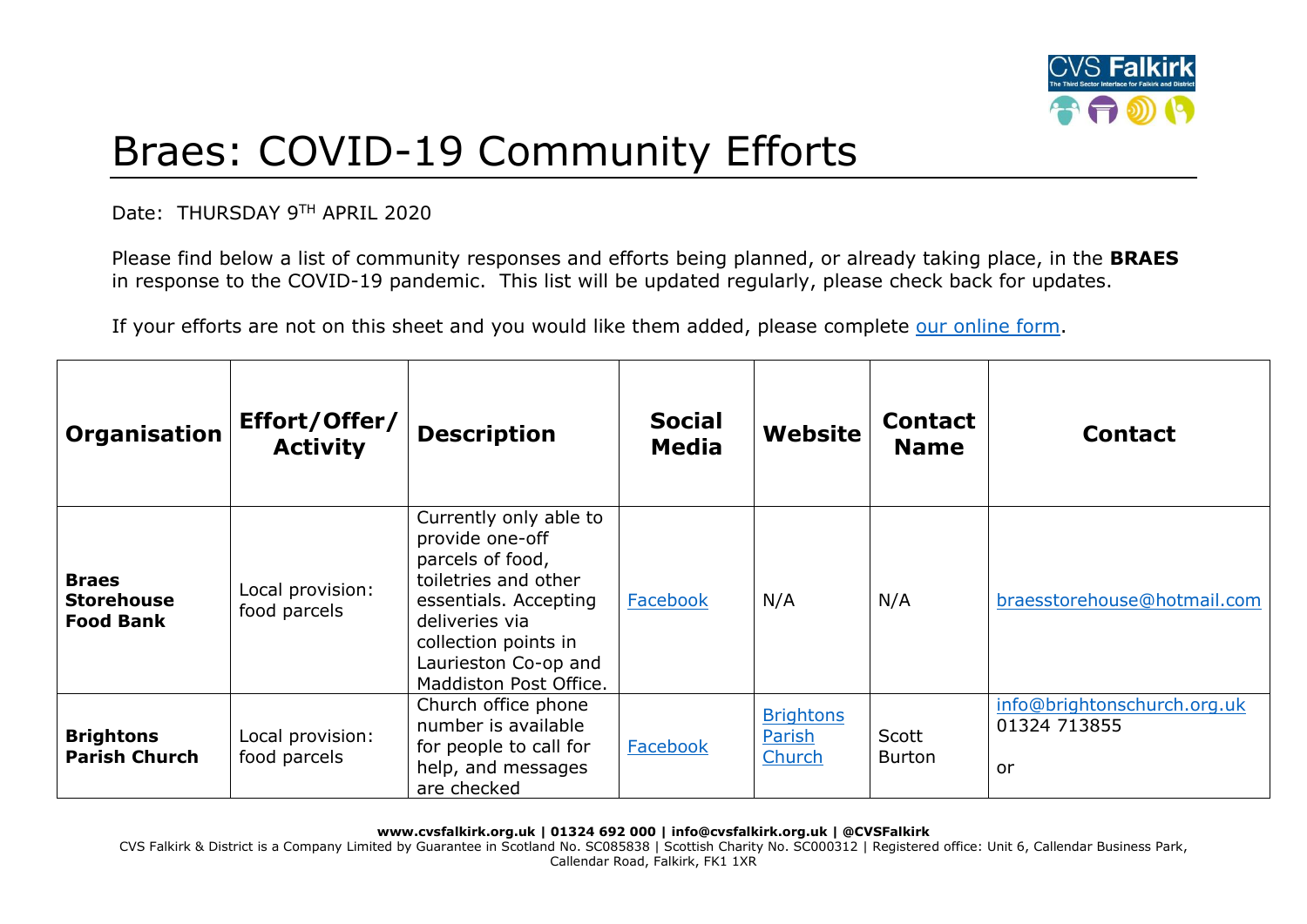

|                                                                       |                                   | throughout the day.<br>An online form has<br>been launched where<br>local residents can<br>say if they are willing<br>to help those who are<br>self-isolating and<br>need help. All info on<br>the front of the<br>website.                                                                                  |                     | <b>Statement</b><br>from BPC                 |     | scott.burton@churchof<br>scotland.org.uk<br>01324 715565                                                  |
|-----------------------------------------------------------------------|-----------------------------------|--------------------------------------------------------------------------------------------------------------------------------------------------------------------------------------------------------------------------------------------------------------------------------------------------------------|---------------------|----------------------------------------------|-----|-----------------------------------------------------------------------------------------------------------|
| <b>Maddiston Post</b><br><b>Office and Day-</b><br><b>Today store</b> | Local provision:<br>free delivery | For older people who<br>can't leave the house,<br>they will deliver items<br>free of charge. Free<br>coffee for NHS,<br>emergency services<br>and care workers                                                                                                                                               | Facebook            | N/A                                          | N/A | 01324 712421                                                                                              |
| <b>One Parent</b><br><b>Families</b><br><b>Scotland</b><br>(OPFS)     | Online and phone<br>support       | One to one support<br>available for single<br>parents and their<br>children, especially<br>during social isolation,<br>delivered over the<br>phone, through online<br>chat and by email.<br>Also offering a Money<br><b>Weekly Update during</b><br>COVID-19.<br>Their Family Centre is<br>currently closed. | Facebook<br>Twitter | OPFS new<br>website<br>COVID-19<br>info page | N/A | info@opfs.org.uk<br>Lone Parent Helpline:<br>freephone<br>0808 801 0323, or email<br>helpline@opfs.org.uk |